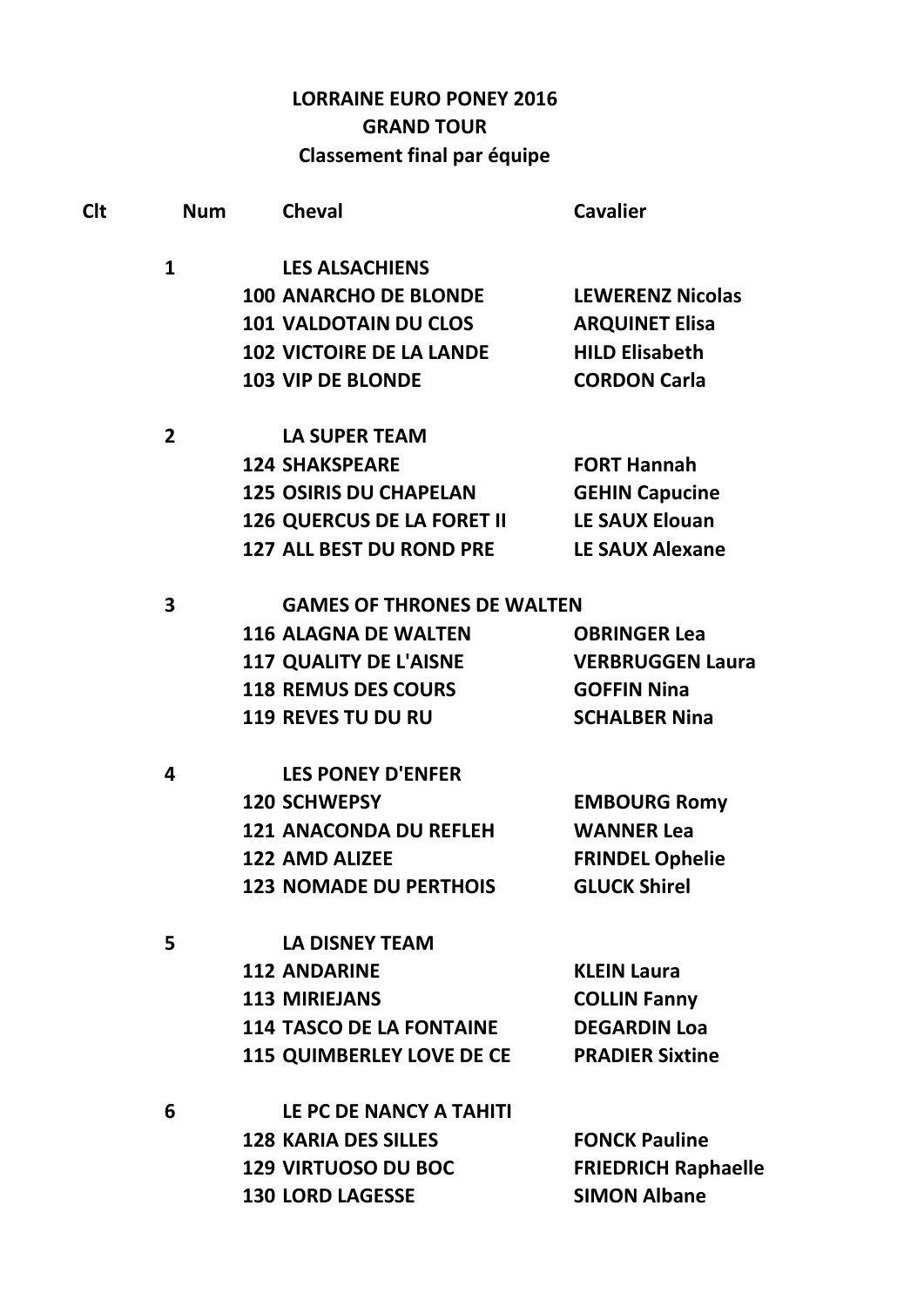**LESAUX Alexane 131 ULTIME DES SEILLES** 

 $\overline{\mathbf{z}}$ **LES LORRINDIENS 132 ODESSA DU MARTRAY 133 UNE ETOILE UTOPIE 134 PRESTO DU MESNIL 135 RIP CURL COURANCE** 

8

9

**BLEICHE AND SEA 104 SCOTCHIE SEULANDE 105 QUANDY 106 ALUMETTE DU MAZES** 107 AFRICA

**BICHET Anne Laure MARCYAN Eva FAUVEL Leopold LESAUX Elouan** 

**FERNANDES Alexandr LAFON Juliette SCHAUER Margaux LAGRANGE Lexane** 

**LES POMPOM'PONYS 108 MIGNON D'ARGONNE 109 RAINBOW DE LA COUR 110 AVENIR DE LA VALLEE** 111 PRADA

**BURGHOLER Marie SCHELLENBERGER Luc CARME Lucile COLANGES Flavie**